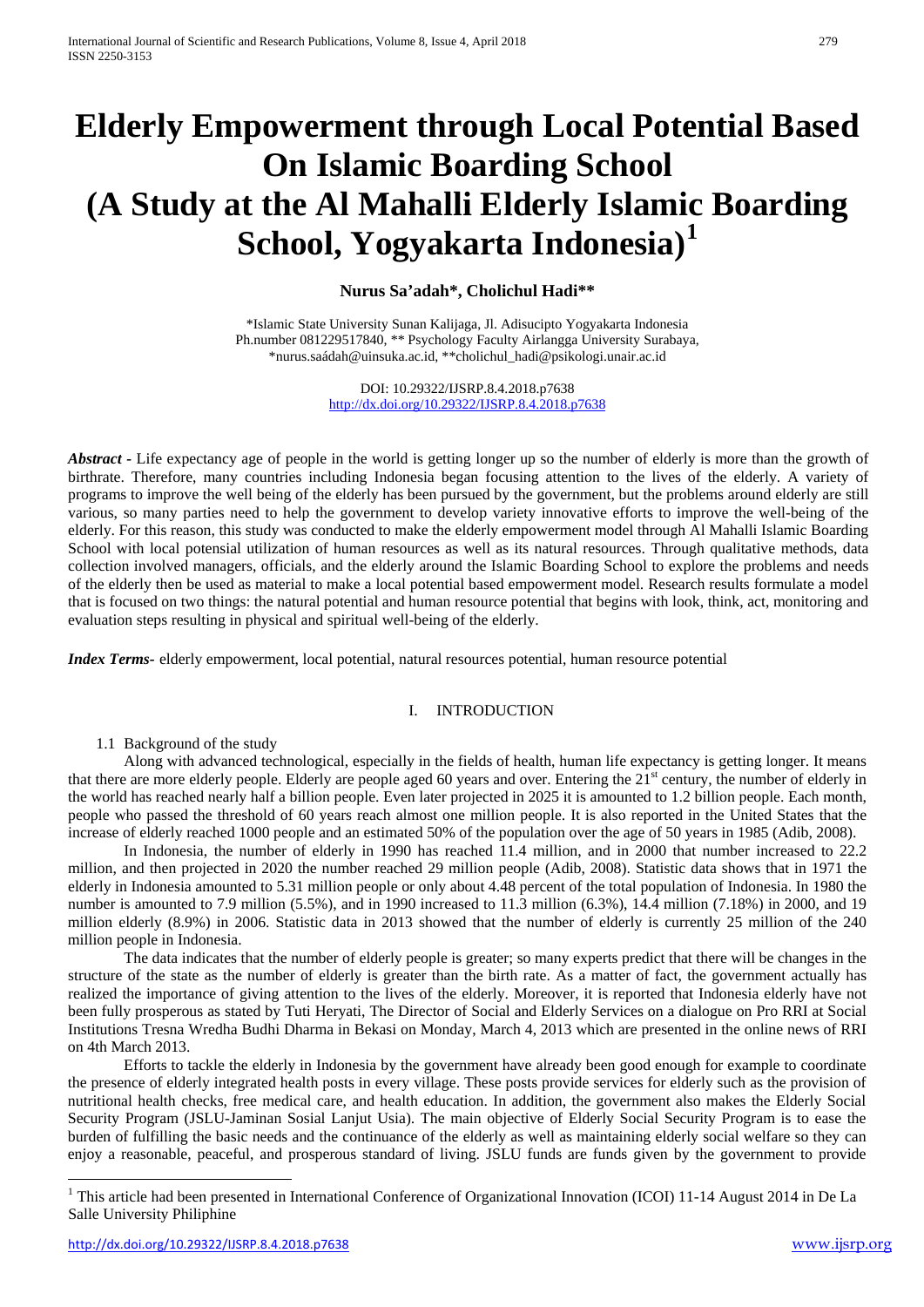welfare to the abandoned elderly. Currently, Ministry of Social Affairs through the Directorate of Social Services and Rehabilitation is only able to reach 10 thousand elderly of 1,644,002 inhabitants or 8.2 % of abandoned elderly in Indonesia through JSLU. Statistic data of 2008 mentions elderly population as much as 19.5 million people, of that number there were 1,644,002 people or about 8.2 % are abandoned elderly and in poor condition (data of Pusdatin 2008 in the Directorate of Social Rehabilitation News Online 10 February 2010 ) .

The government's extraordinary attentions since 2010 should have been able to make the elderly's lives better, now. However, in reality, not all of elderly are at prosperous lives. There are many elderly people who live in poverty, suffer sickness, do not have families who love and care for his/her even become a trouble maker who commit immoral acts and criminality. As reported by Redaksiana on Trans 7 on 12 March 2014 at 15:00, there was an elderly (89 –years old) who was jailed for being a croupier. At the show, it was also reported that a 75 -years old grandfather was beaten by the masses after proven stealing panties of women in the village. After investigation, it is obvious that the grandfather likes to watch porn, which made him do this such an inappropriate behavior to vent his lust. In addition, Reuters online news on February 3, 2014 mentions an elderly patient named Supaman (64 years old) expelled from an ambulance in Sukadanaham, Tanjungkarang West Lampung on 21 January. Residents, who found that elderly patient, immediately took him to the Public Hospital Dadi Tjokrodipo Bandar Lampung.

These cases demonstrate that the government's efforts in dealing with the elderly have not been completed and needs the support of all parties. Elderly need to be understood individually because each individual is different (individual differences). The more the number of elderly, the more complex the problems and needs of the elderly as well. Therefore, it is necessary and very important to do the research in order to understand more fully the elderly. Moreover, because in fact that old age is not only seen from the chronological age of those who were aged 60 years and over, but those who have retired (56 years) most already consider themselves to be helpless elderly, need attention, no longer productive, and feel diminished. Thus, the problems of the elderly in Indonesia, which needs attention of all parties, are more complex.

Based to those statements, the Al Mahalli Islamic Boarding School in Brajan Wonokromo Bantul Yogyakarta expands its attention on the well-being of the elderly by establishing Islamic Boarding School for Elderly in Mojolegi Village Imogiri Bantul Yogyakarta. This innovative Islamic Boarding School was built on a land area of  $4000 \text{ m}^2$  and started its activities on 2 March 2014 ago. Their first event was attended by more than 600 elderly (interview with a caregiver and manager of Al Mahalli Elderly Islamic Boarding School). The presence of this elderly activity center has been long awaited by the people around the Islamic Boarding School. To optimize this boarding's programs to be more beneficial and sustainable, therefore, it is necessary to analyze the needs of the elderly and the potentials that can be developed in Islamic Boarding School and its surrounding areas.

Researches on the elderly are not too many; therefore, it still needs to be developed as an expression of many universities' concerns to social problems. Several studies which have been conducted on the elderly mostly focus on understanding the cultural aspects of life of the elderly in making the decision of choosing a place to stay, as was done by Adib (2012) and Suardiman and Iswanti (2008). In addition to culture, other researches on elderly focus on religiosity of elderly as was done by Icha (2004) about Elderly Care Fellowship at the Evangelical Church in Minahasa and Machasin (2013) that examined elderly's religiosity. Of the few studies which have been done, it has not been found any research on elderly empowerment models although government programs towards improving the welfare of the elderly are already exists.

The study, entitled "Empowering the Elderly through Local-Potential-Based at Islamic Boarding School", is also different from previous empowerment research. So far, there are more empowerment research on the women empowerment (Latu, Mast, Lammers, & Bombari, 2013; Astuti, 2012), patient empowerment (Subandi , 2010), empowerment of employees or marginal men in the company (Asgarsani, Duostdar, & Rostami, 2013, Fernandez & Moldogaziev, 2013 ; Prati & Zani, 2013), and empowerment of the poor (Astuti, 2012), but this study focused on the analysis of the elderly's self-potential and the potential of the elderly's living environments that allow the elderly to be developed mutually with an Islamic Boarding School as the prime mover in order to reach balance between physical and spiritual prosperity. The research was conducted in Yogyakarta, a province that has the largest number of elderly in Indonesia, which is 12.5 % of its population are elderly (Suardiman & Iswanti, 2008). In addition, the determination of Imogiri Bantul as the location of the study because Bantul was selected as a pilot city of elderly empowerment in national level (Bantul News Online, January 13, 2014 10:26 pm).

Empowerment at its core is to empower someone to be more progressive and independent (Kartasasmita, 1997) in the other word is to empower someone to be prosperous. Innovation of this study lies in the subject of the research. So far , most studies focus on the empowerment at productive age, but this study focused on the elderly because in fact there are many elderly who require an affiliation place that makes them better phisically and spiritually. Phisical welfare means to obtain the opportunity and capability to get the rights essence as a human being: for example to fulfill food needs and clothing, to get adequate basic education, and health. For spiritual welfare is to be happy, respected and valued, free from fear, free from threats, free to give an opinion, and can participate in community life. Every man is entitled to the welfare, including the elderly; therefore, it is very accurate if this study was conducted in an effort to support the government's programs to promote welfare of Indonesia elderly. If Indonesian elderly are welfare, then the impact of the research results of this action will support the Master Plan Program for Acceleration and Expansion of Indonesian Economic Development (MP3EI), which is an initial step to encourage Indonesia to be developed and included ten (10) countries in the world by 2025 through high economic growth which is inclusive equitable and sustainable (Astuti , 2012) .

#### 1.2 Formulation of the problems

Formulations of the problems in this research are:

a. What are the needs of elderly in Al Mahalli Islamic Boarding School?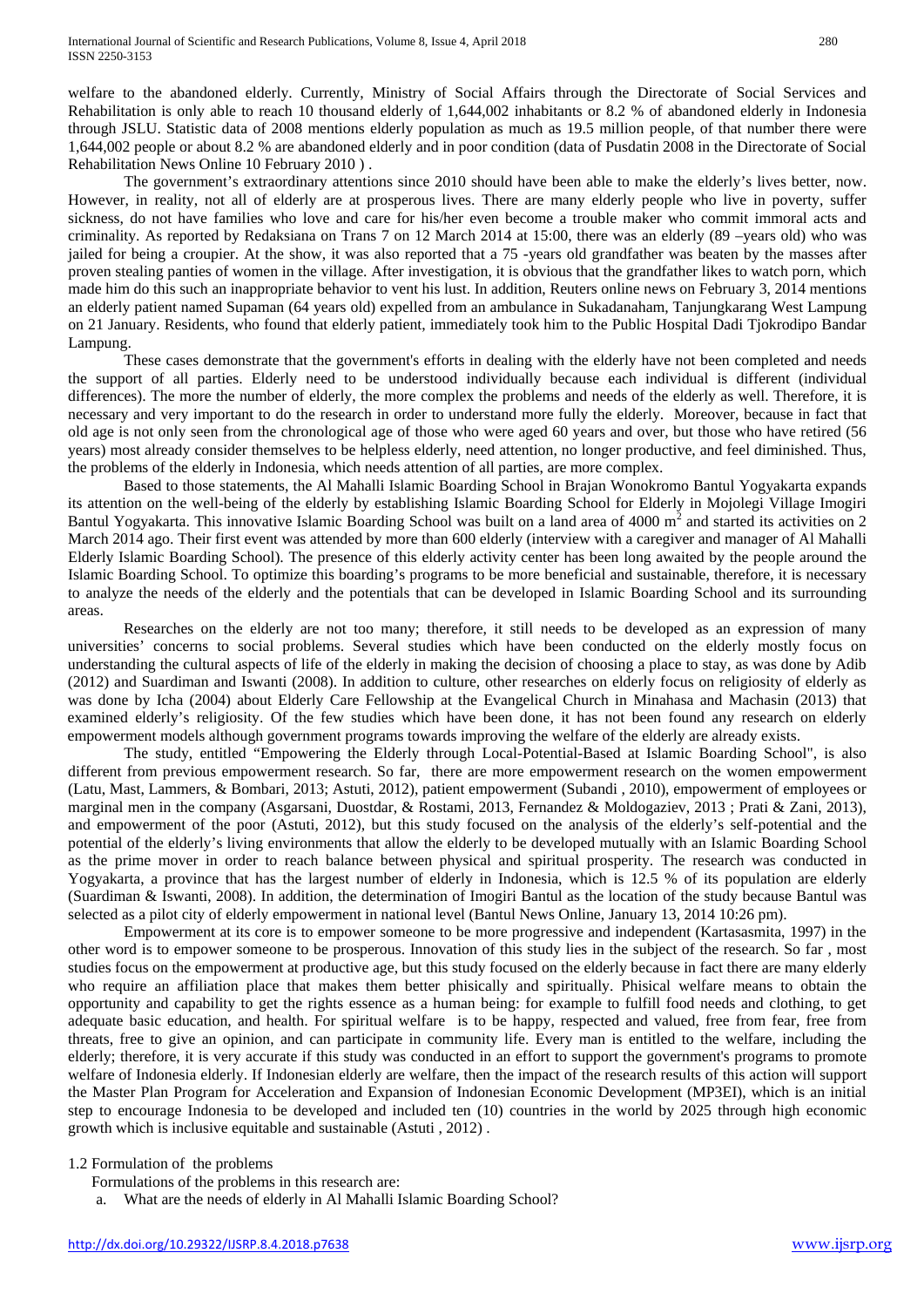c. How is the appropriate elderly empowerment model to improve welfares of elderly who has joint in the Islamic Boarding School?

#### 1.3 Purpose of the study

The purpose of this study is to determine the needs of the elderly and the potential resources in order to formulate a local-potential-based empowerment model that can be used by an Islamic Boarding School to improve the welfare of the elderly who join in Islamic Boarding School.

#### 1.4 Benefits of the study

Benefits of this study are as follow:

- a. To get the elderly empowerment model which is based on local potential as reference material for Elderly Islamic Boarding School Al Mahalli to formulate activities held by Islamic Boarding School. It is very important so that the activities developed in Islamic Boarding School have value and receive a positive response from elderly people.
- b. by means of forming relationships to elderly homes during assessments, to open the harmonious relationship between the Islamic Boarding School and community that undermine the impression of Islamic Boarding Schools like the ivory tower which is not in harmony with local people
- c. Improve understanding of the elderly boarding manager to the needs of the elderly so that the manager can adjust to the elderly people who become the target of the Islamic Boarding School.
- d. Provide added value to the community, especially the elderly who joined the Islamic Boarding School.

## II. REVIEW OF LITERATURE

#### 2.1 Elderly

Elderly is a whole process that is characterized by the occurrence of physical and spiritual changes slowly and gradually so-called senescence that is the process of becoming old and senility (suffer from weakness) if there has been a particularly physical deterioration of the lining of the brain will affect his mental state (mental disorganization) (Indati, 2013) . Although not many researchers are interested in studying the elderly, at least it has been found some research on the elderly which has been done by several previous researchers. Some of them are as follows. Icha (2004) examined the typical elderly spiritual care in Minahasa culture, with the title Elderly Care Fellowship at the Evangelical Church in Minahasa. This study raised the need for Minahasa elderly and Christian education curriculum in the church. Tamher (2009) examined the health of elderly with nursing care approach, the Ministry of Health research team in 2012 researched curriculum and training modules for the elderly and geriatric for clinic staff, Adib (2012) conducted a study of the elderly in urban areas under the title Live Together with Family is More Comfortable. Adib research proves that 56 % of elderly respondents chose the living in their own homes, and 42 % were residing with family (children and grandchildren). There is no respondent ever wanted to reside in elderly nursing homes. Suardiman and Iswanti (2008) examined the phenomenon of elderly living at children's houses (Studies in Cultural Java).

## 2.2 Empowerment

Empowerment is often associated with female (Latu, Mast, Lammers, & Bombari, 2013; Astuti, 2012), patients (Subandi, 2010), employees or marginal man in companies (Asgarsani, Duostdar, & Rostami, 2013, Fernandez & Moldogaziev, 2013; Prati & Zani, 2013), and the poor (Astuti , 2012). Astuti (2012) who examined the poor women stated that the factors that influence poor women in the utilization of local resources among other factors that come from within themselves such as get low education (77% graduated or un-graduated from elementary school), have no skills other than farming and the factors that come from outside themselves such as they do not have access to poverty alleviation programs from the government or the local government. Fernandez and Moldogaziev (2013) stated that the practice of employee empowerment has been done in private and state agencies in the past 30 years. Empowerment of employees was committed in order to improve job satisfaction, organizational commitment, innovation, and performance.

To explain the patient empowerment, Subandi (2010) proposed the consumers term to replace the patients term, especially patients with mental disorders. Consumer empowerment movement is not only engaged in pratice, but also tried to change scientific theories about mental disorders, especially the pessimistic view that schizophrenia is incurable.

Women, patients, employees, and the poor are included in the category of marginalized groups or those who are not important. Elderly is included in this group because in this period there is a decrease in his/her physical function resulting in feelings that is not as strong as his/her youth, there is no one who pay attention and listen to the elderly so they are considered to have limitations (Indati, 2013). This statement refers to Rahman (2006) who states that marginal groups are those who are extremely poor, elderly, homeless, less education, and have no skills. Because the elderly are considered marginal, therefore the elderly empowerment should have been done.

Empowerment comes from the word "power" which get the affix em- to be the word "empower" which means to have power. Power means strength, empower means to have strength. Empowerment means being able to do something or have power or strength. Empowerment in Indonesia is a translation of empowerment in the English language. The meaning of empowerment by the government is encouraging the community to work independently, with the aim to improve the measurements of physical and non-physical in society life. The meaning of empowerment by enterprises is an effort to improve welfare of the community who want to live on welfare, with absolute and relative measurement, so there is a mutually beneficial relationship between communities and enterprises. While the meaning of empowerment by NGO is an effort to increase the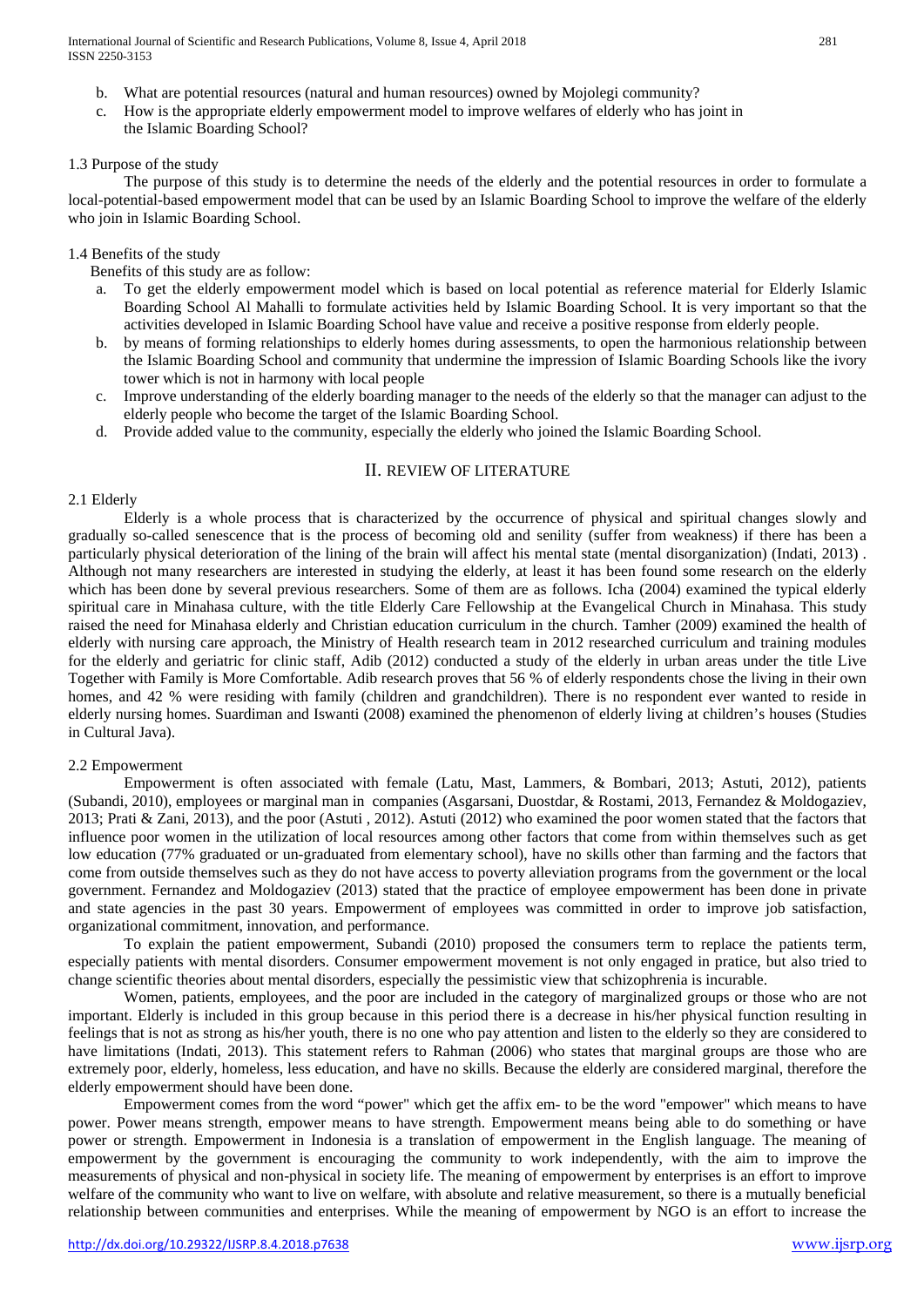community's ability to know and meet their real need, with effort and ability of the community itself, through economic, social and cultural indicators (Yunani, 2012).

Talking about empowerment means talking about what is empowered. Therefore, the first step that needs to be understood is to know the needs of the society or communities that are empowered. Empowerment raises the inspiration and motivation of community members to contribute significantly to the organization and have the confidence that their contributions would be appreciated, so they feel that their lives are useful and meaningful. Larkin et al. (2008) stated that psychological empowerment includes feelings of capable, independent, have valuable work, and can contribute to each other. Empowerment makes a change in behavior and social structure. Community empowerment is highly dependent on the environmental potential of each community will be empowered, while individual empowerement depends on the potential of each individual. The task of the facilitator is to help them to discover their potentials, form, and lay out the steps.

Empowerment theories consist of process theory and outcome theory (Parkins & Zimmerman, 1995). According to Zimmerman (2000), the theory of the process of empowerment at individual level look at how people learn and seek to achieve their objectives, while at the community level see how the growing awareness and community participation to jointly utilize the resources in order to have more value. The outcome theory is measured by the achievement of indicators which is developed by Das and Bhowal (2013) that the emergence of self-confidence, willingness to participate in various activities, contribution to increase the family income, benefit of existing resources, freedom of mobility, role in decision making, and increasing the role of the various groups and meetings.

Elderly have needs as individuals in general (Indati, 2013), namely basic needs, psychological, social, and spiritual. Basic human needs include food, clothing, shelter, health, and education. Psychological needs include the need for mental functioning such as memory, learning and intelligence, capacity adjustment, and personality. Social needs include the need for the recognition of the existence of the individual in existence with others. Spiritual needs include the philosophy of life, peace of life, the meaning of life, purpose of life, the spirit of life in the elderly and how theit faith shown when facing trials in elderly life (Mujiadi, 2012). These needs are what to be explored through this research.

In order to be successful empowerment program, various experts have developed a model of empowerment. Empowerment models adapted to the problems of the community or individuals who are empowered. Among the various existing models of empowerment, this study refers to the empowerment model that has been developed by Astuti (2012) for a more comprehensive to explain the process from preparation to evaluation and better suited for this research.

Astuti empowerment model (2012) includes several stages.

- *a.* Preparation stage or Look and Think Stage, includes preparation for administration and preparation for the field study site. The administration includes the design and preparation stages of research, licensing and initial contact with the various parties that will be involved in research. For site preparation, some activities have been done including initial assessment to map the research subjects as well as stakeholders to be involved. At this stage it is also analyzed the potential needs and resources system which are available at the sites. Through this activity, it was obtained the data of research subjects, as well as discussion about the problems, needs and plans of action to be performed. To ensure the condition of the target research, it was also carried out home visit for triangulation with field conditions in order to obtain information regarding local resources that can be utilized.
- b. Phase Act, that is entrepreneurial guidance, skills counseling, social assistance by a team of local facilitators, and interinstitutions program synchronization process to support economic acceleration, through the development of technologies to be utilized by the target group, especially in the Elderly Islamic Boarding School Al Mahalli.
- c. Monitoring and Evaluation, In this phase of the evaluation and monitoring of the activities carried out in the form of a discussion group at the local community level that is representative of elderly who joined in elderly Islamic Boarding School Al Mahalli, caregivers, and managers*.*

## III. RESEARCH METHODOLOGY

## 3.1 Field of the Study

This research is included field study took place in Al Mahalli Elderly Islamic Boarding School in Mojolegi Village Imogiri Bantul, Yogyakarta. Al Mahalli Elderly Islamic Boarding School is a development of the existing Al Mahalli Islamic Boarding School in Brajan Wonokromo in Bantul. Al Mahalli Islamic Boarding School Brajan focus on school children from elementary school age through college, while the Al Mahalli Islamic Boarding School in Mojolegi Imogiri focus on older students (elderly). Al Mahalli elderly Islamic Boarding School currently is still in the form of the pavilion as a center of elderly activities but had been planned to be built hostel for the elderly who want to stay at the Islamic Boarding School.

Seeing the extraordinary enthusiasm of the citizens and government officials around boarding makes the managers eager to design appropriate programs so that the Islamic Boarding School can achieve successfull development. Mujahadah as the inaugural event was held in the pavilion on March 2, 2014 was attended by more than 600 people. These conditions stimulate the boarding manager to formulate appropriate programs to accommodate potential elderly who joined at the Islamic Boarding School and potential boarding environment. For that reason, we need a series of scientific effort to examine what elderly needs and what potential can be developed to empower the elderly through boarding.

To answer these questions, this study involved respondents consisting of elderly who were around Islamic Boarding School, Islamic Boarding School managers, and local officials. The collection of the data is in the form of interviews with the respondents and observation of the elderly activities which are managed by Islamic Boarding School. The analysis of the data used in this study is descriptive, which describes an overview of the scope of activities of the Islamic Boarding School and its local potentials that can be developed by this Islamic Boarding School. In this research, empowering the elderly will be on two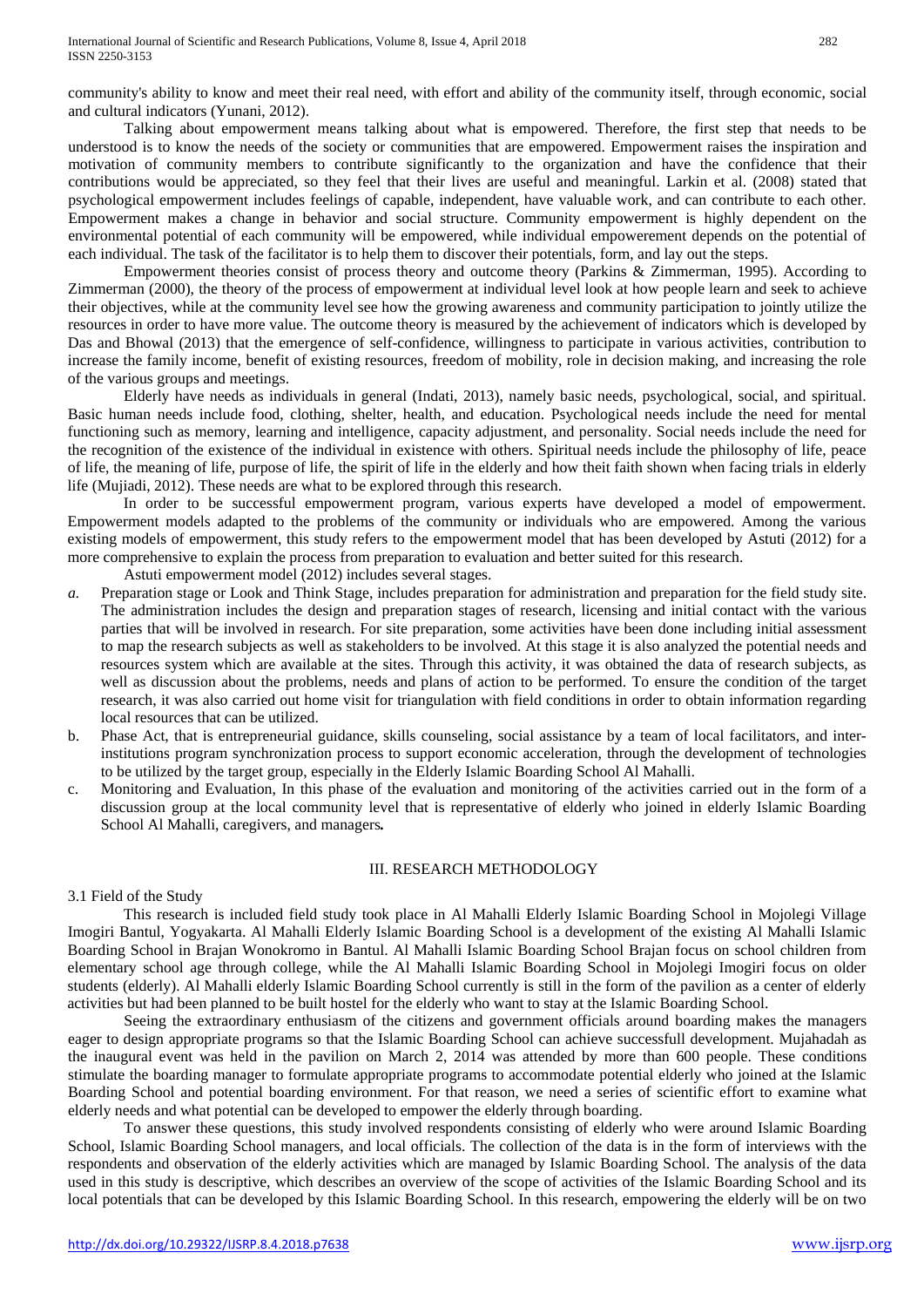things, namely the elderly community empowerment by utilizing the environmental potential namely natural resources and individual empowerment to assist the elderly who want to actualize themselves in order to feel valued for being able to contribute to society according to their potentials.

#### 3.2 Data Collection

The implementation of this research study begins with interviews with caregivers and managers of Al Mahalli Elderly Islamic Boarding School, interviews with the elderly in the Mojolegi village, and local officials then later observation to see the daily lives of the elderly and observing resources that can be developed. After that, to complete the preparation of boarding program materials, FGD (Focused Group Discussion) is needed by presenting representative of elderly, managers, and experts (psychologist and the National Commission for the Elderly). The next step is to map and analyze the data, and make conclusions.

#### IV. RESULTS AND DISCUSSION

The data has been obtained is the data about the condition of the area of Islamic Boarding School and a glimpse portrait of Mojolegi village residents which are obtained from interviews with caregivers, elderly, and managers. From the interviews with caregivers of Al Mahalli Elderly Islamic Boarding School on March 1, 2014, it is obtained a picture that elderly boarding is planned to build dormitories for grandfathers and grandmothers. Not all elderly who studied at the Islamic Boarding School of Al Mahalli must live in Islamic Boarding School because this Islamic Boarding School will accommodate activities of elderly community that have joined the boarding although not stay at the Islamic Boarding School. Interview with Mr. X, one of the elderly who live near the Islamic Boarding School on March 4, explained that the local community is very excited about the establishment of elderly Islamic Boarding School in the area which are proved by Mujahadah as inaugural event of elderly Islamic Boarding School on March 2, 2014 ago. At that events, about 500s people, most of them are people of Mojolegi, came. This Islamic Boarding School is supported by the village chief and his staffs.

The interviews with the caregiver of Islamic Boarding School dated March 11, 2014, explained that previously opinion of the public outside the Mojolegi community was unfavorable because the village was occupied by the former scavengers and beggars who were organized. That's why 15 years ago, the caregiver of the Islamic Boarding School dreamed of getting Mojolegi society as a respectable village. Unfortunately, the boarding' primary caregiver, namely KH Mudjab Mahalli, who has had a Islamic Boarding School in Bantul Wonokromo Brajan passed away before realizing his dream. Now, his wife in this year determined to realize his dream. This very noble dream would require the support of various parties so that researchers raised this issue to help them realizing these goals whilst supporting government programs to improve the welfare of the elderly.

The results of the problems and needs analysis show that the elderly around the Islamic Boarding School need a place for their activities in order to make them more meaningful. They want these Islamic Boarding School can accommodate their religious activities toward closeness to the Creator as well as accommodate them performing various activities that they enjoy so that they feel happy and prosperous in their elderly age. In addition, because the elderly daily tasks at home is "momong wayah" (caring for grandchildren), then they want to have children religious study activities so that they can still meet their grandchildren at the Al Mahalli Islamic Boarding School.

If it is observed from its natural condition, Mojolegi village where Al Mahalli elderly Islamic Boarding School was established is a fertile village located in the Imogiri hills adjacent to the Tomb of the Kings of Yogyakarta. The environment is clean and organized quite neatly. Even in the village is located the Bukit Hijau (Green Hill), a beautiful site. Unfortunately, this beautiful site is not well known so its natural potential is yet widely known. Commonly the resident has a passion fruit plants in their gardens. Actually training to process passion fruit syrup is ever gotten, however less extensive marketing so they just make syrup when there are orders only. Most other elderly make brooms, nuts processing products, and cashew peeling. As passion fruit syrup, marketing of broom, nuts products, and cashew is less extensive that need boarding's attempts to open opportunities for cooperation with various parties for marketing and product innovation through entrepreneurship mentoring. In this village also grow teak trees which are usually not old enough but they were already sold to furniture and sills makers. If the age of teak trees is extended, the likely result will be more profitable. Therefore, an understanding of this matter needs to be given to residents.

If it is observed from the street and houses, which are a clean and neat, it seems that there are role model figures who are reliable as activators. This potential human resources should be empowered so that they feel valued and find meaningful life. Therefore, it is necessary for Islamic Boarding School to look at the potential of these human resources so that their presence adds to the proliferation Islamic Boarding School empowerment activities.

<span id="page-4-0"></span>Based on observation and interview, the elderly empowerment model for Elderly Islamic Boarding School Al-Mahalli can be formulated as follows.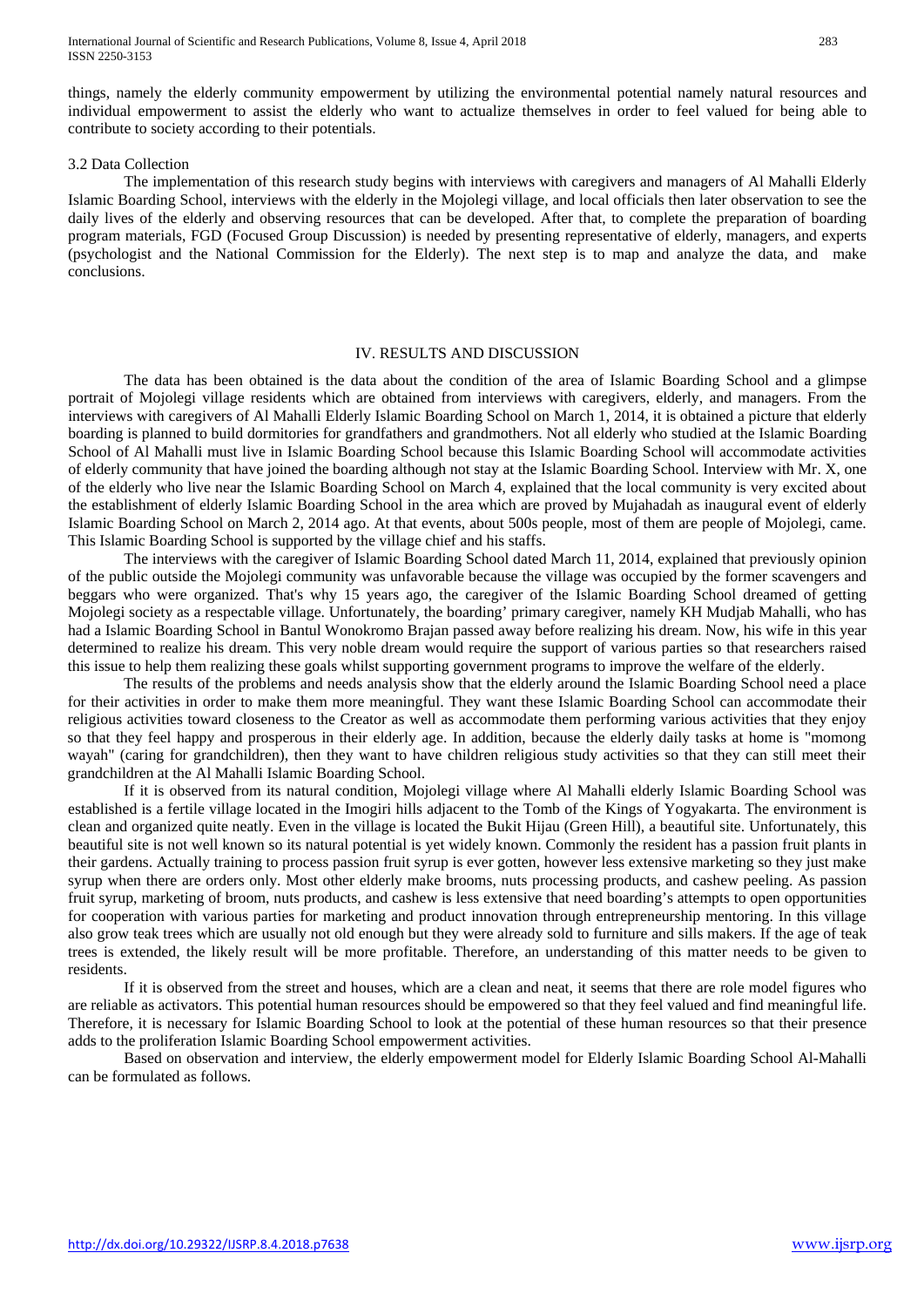International Journal of Scientific and Research Publications, Volume 8, Issue 4, April 2018 284 ISSN 2250-3153



Figure 1. Elderly empowerment model through local potential based on Islamic Boarding School

The picture explains that the problems which are faced by the elderly around Islamic Boarding School Al Mahalli are the obstacle in natural resource processing. Natural resources can be utilized and developed in Mojolegi village are woods, cashew, peanut, and passion fruit. What are expected by the elderly is to get an explanation about entrepreneurship because this research is based on local potential development and open up opportunities for cooperation with various parties to improve the production and marketing of local products.

Problems of elderly lies in the fact that so far their daily activities are caring for their grandchildren, therefore the elderly need to be equipped with parenting education to the generation of different times so that they are more skilled in preparing the next generation to be expected. In addition, because 100% of Mojolegi elderly citizens are Muslims, then it is appropriate if Islamic Boarding Schools are responsible for providing religious development activities regarding the tremendous enthusiasm of elderly when boarding's inaugural recitation activities was held in early March 2014 ago.

# V. CONCLUSIONS

From data above, it can be conclude that the elderly around the Islamic Boarding School need a place for their activities in order to make them more meaningful. They want these Islamic Boarding School can accomodate their religious activities toward closeness to the Creator as well as accommodate them performing various activities that they enjoy so that they feel happy and prosperous in their elderly age.

For the potential resources (human resources) from the street and houses, which are a clean and neat, it seems that there are role model figures who are reliable as activators. This potential human resources should be empowered so that they feel valued and find meaningful life.

For the potential resources (natural), commonly the resident has a passion fruit plants in their gardens. Actually training to process passion fruit syrup is ever gotten, however less extensive marketing so they just make syrup when there are orders only. Most other elderly make brooms, nuts processing products, and cashew peeling to open opportunities for cooperation with various parties for marketing and product innovation through entrepreneurship mentoring. In this village also grow teak trees which are usually not old enough but they were already sold to furniture and sills makers.

The elderly expected is to get an explanation about entrepreneurship to open up opportunities for cooperation with various parties to improve the production and marketing of local products. In addition, 100% of Mojolegi citizens are Muslims, it is appropriate if Islamic Boarding Schools are responsible for providing religious development activities.